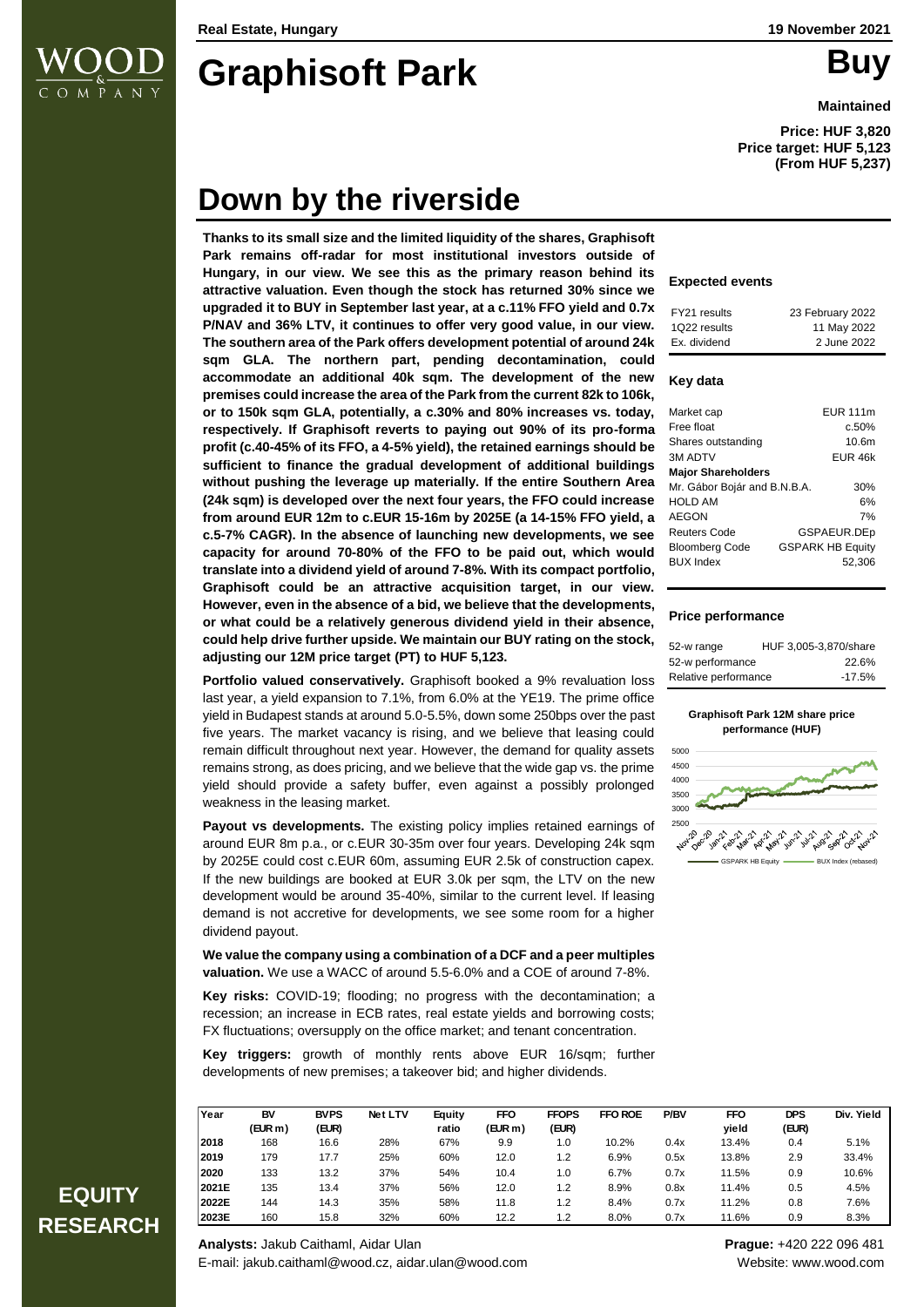### **Contents**

### **Closing Prices as of 17 November 2021**

© 2021 by WOOD & Company Financial Services, a.s.

All rights reserved. No part of this report may be reproduced or transmitted in any form or by any means electronic or mechanical without written permission from WOOD & Company Financial Services, a.s. This report may not be lent, resold, hired out or otherwise disposed of by way of trade in any form of binding or cover other than that in which it is published without written permission from WOOD & Company Financial Services, a.s.

Requests for permission to make copies of any part of this report should be mailed to:

WOOD & Company Financial Services a.s. Palladium, Namesti Republiky 1079/1a, 110 00 Prague 1 – Czech Republic tel.: +420 222 096 111 fax: +420 222 096 222 http//:www.wood.cz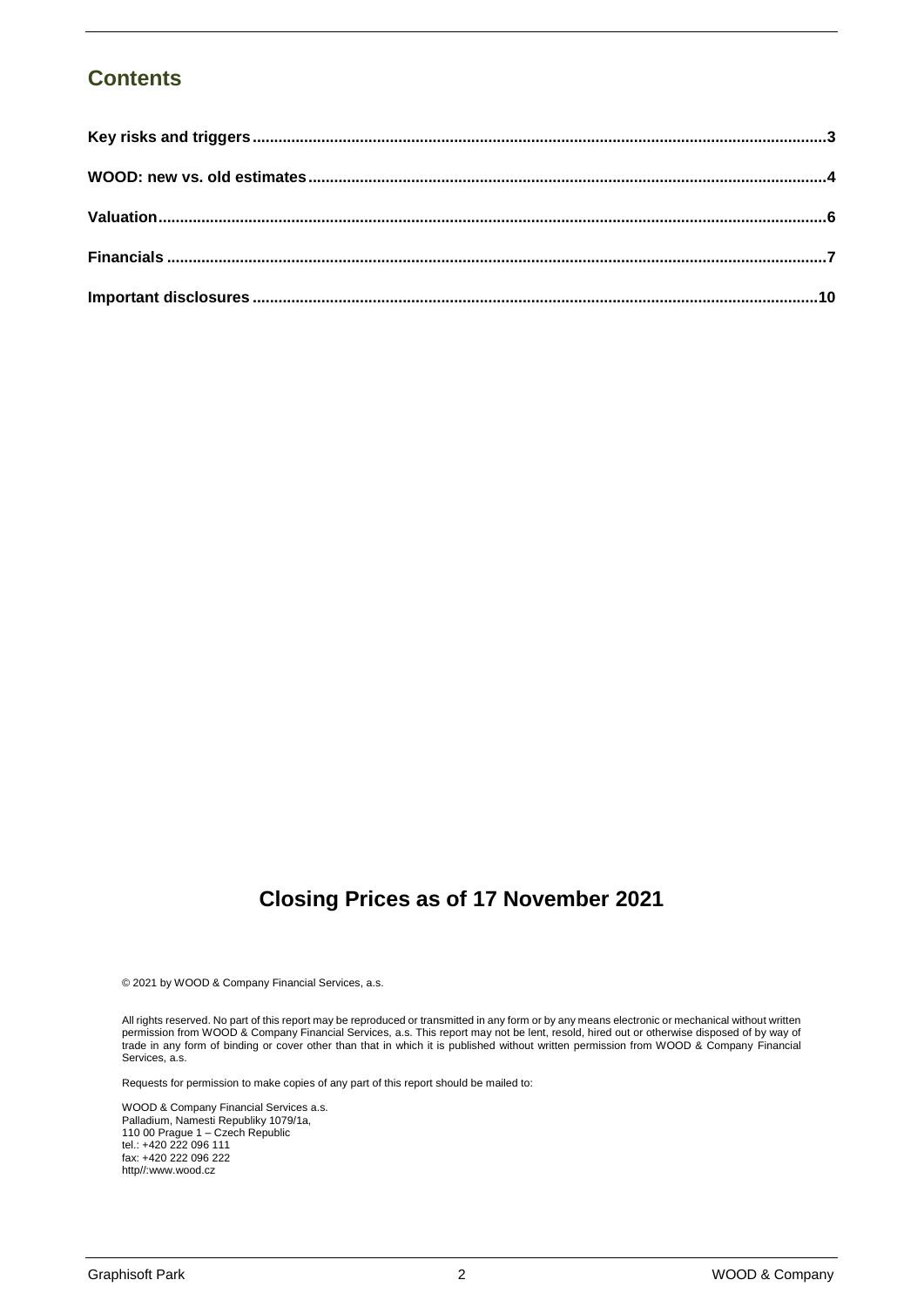### <span id="page-2-0"></span>**Key risks and triggers**

With a compact, unique portfolio of high-quality offices, we believe that Graphisoft Park could become an attractive takeover target for either a financial or an industry investor. The development of new buildings on the existing land reserves – which we are not pricing in – could enhance the returns significantly beyond our forecasts, we believe.

We believe the key structural risk for the business model is that, with more high-quality premises in and around the city centre, it may become less appealing, especially for younger people without cars, to commute to the outskirts of town. There is also limited visibility on how COVID-19 will affect the requirements of office occupiers. We are seeing signs that tenants are taking longer to make a decision, and often pushing for shorter and more flexible contracts, which could increase the risk profile of the owner of the offices. There is also the risk of rent pressure. Other risks include: a yield expansion; flooding; lack of progress with the decontamination of the northern development area (but we highlight that we do not price any development in); an economic downturn; and FX fluctuations between the HUF and the EUR.

#### **Graphisoft Park vs. peers**

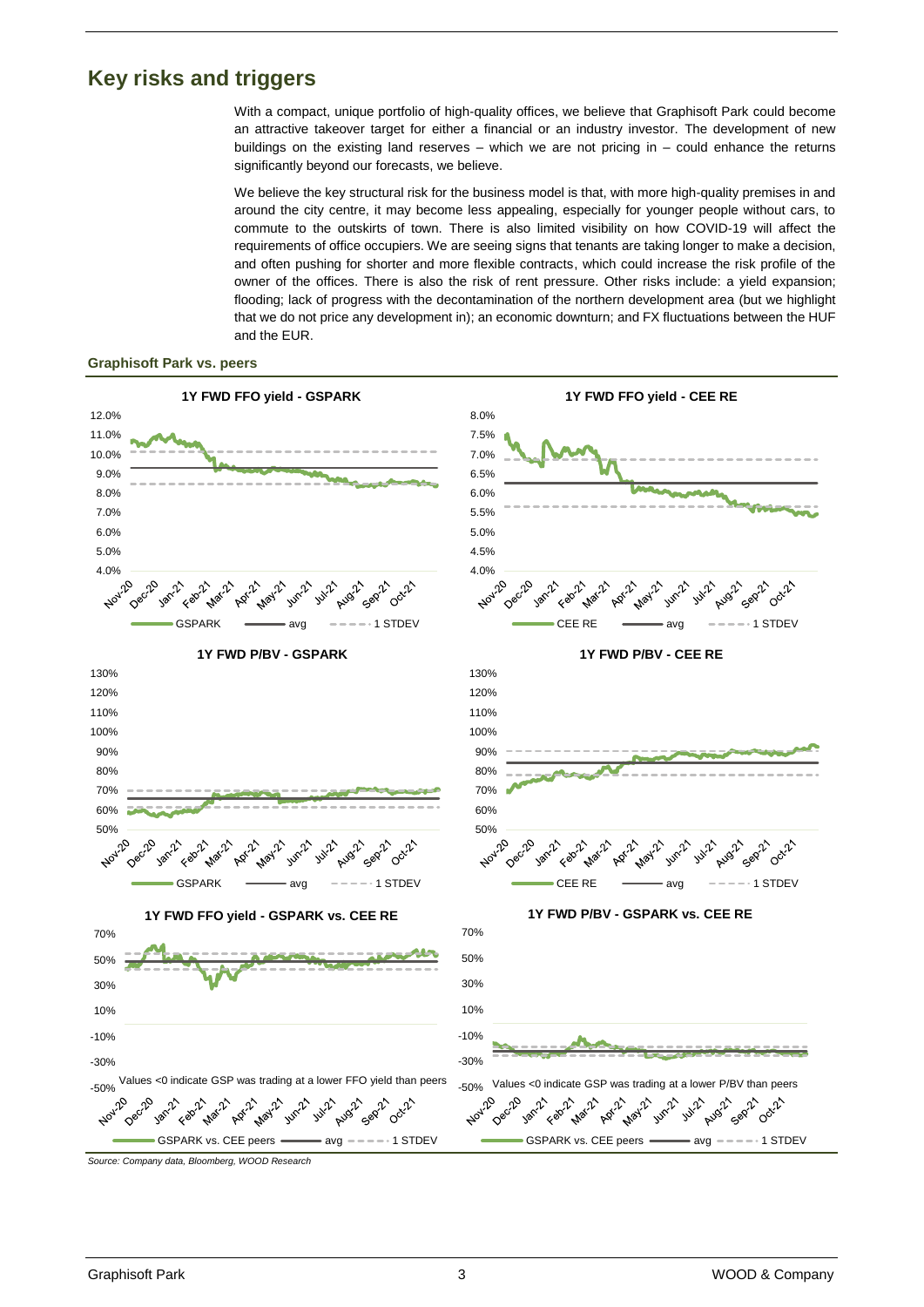### <span id="page-3-0"></span>**WOOD: new vs. old estimates**

There is no consensus available for the stock.

### **WOOD: new vs. old**

| EUR m                | 2021E |       |           | 2022E |       |            | 2023E  |       |            |
|----------------------|-------|-------|-----------|-------|-------|------------|--------|-------|------------|
|                      | new   | old   | Diff. (%) | new   | old   | Diff. (%)  | new    | old   | Diff. (%)  |
| Sales                | 15    | 13    | 10%       | 15    | 13    | 12%        | 16     | 13    | 16%        |
| <b>EBITDA</b>        | 14    | 12    | 12%       | 14    | 12    | 10%        | 14     | 12    | 14%        |
| <b>EBIT</b>          | 13    |       | 100%      | 16    | 10    | 60%        | 25     | 12    | 111%       |
| Net profit           | 11    | 5     | 144%      | 14    | 8     | 78%        | 24     | 10    | 136%       |
| BPS (EUR)            | 13.4  | 16.8  | $-20%$    | 14.3  | 17.4  | $-18%$     | 15.8   | 18.0  | $-12%$     |
| FFOPS (EUR)          | 1.19  | 1.02  | 16%       | 1.17  | 1.02  | 15%        | 1.21   | 1.01  | 19%        |
| DPS (EUR)            | 0.47  | 0.66  | $-30%$    | 0.79  | 0.66  | 20%        | 0.87   | 0.66  | 32%        |
| <b>EBITDA</b> margin | 92.4% | 91.5% | 1.0ppt    | 89.7% | 91.2% | $-1.5$ ppt | 89.8%  | 91.0% | $-1.2$ ppt |
| Net margin           | 74.1% | 33.5% | 40.6ppt   | 92.3% | 58.0% | 34.3ppt    | 151.6% | 74.3% | 77.2ppt    |

*Source: WOOD Research*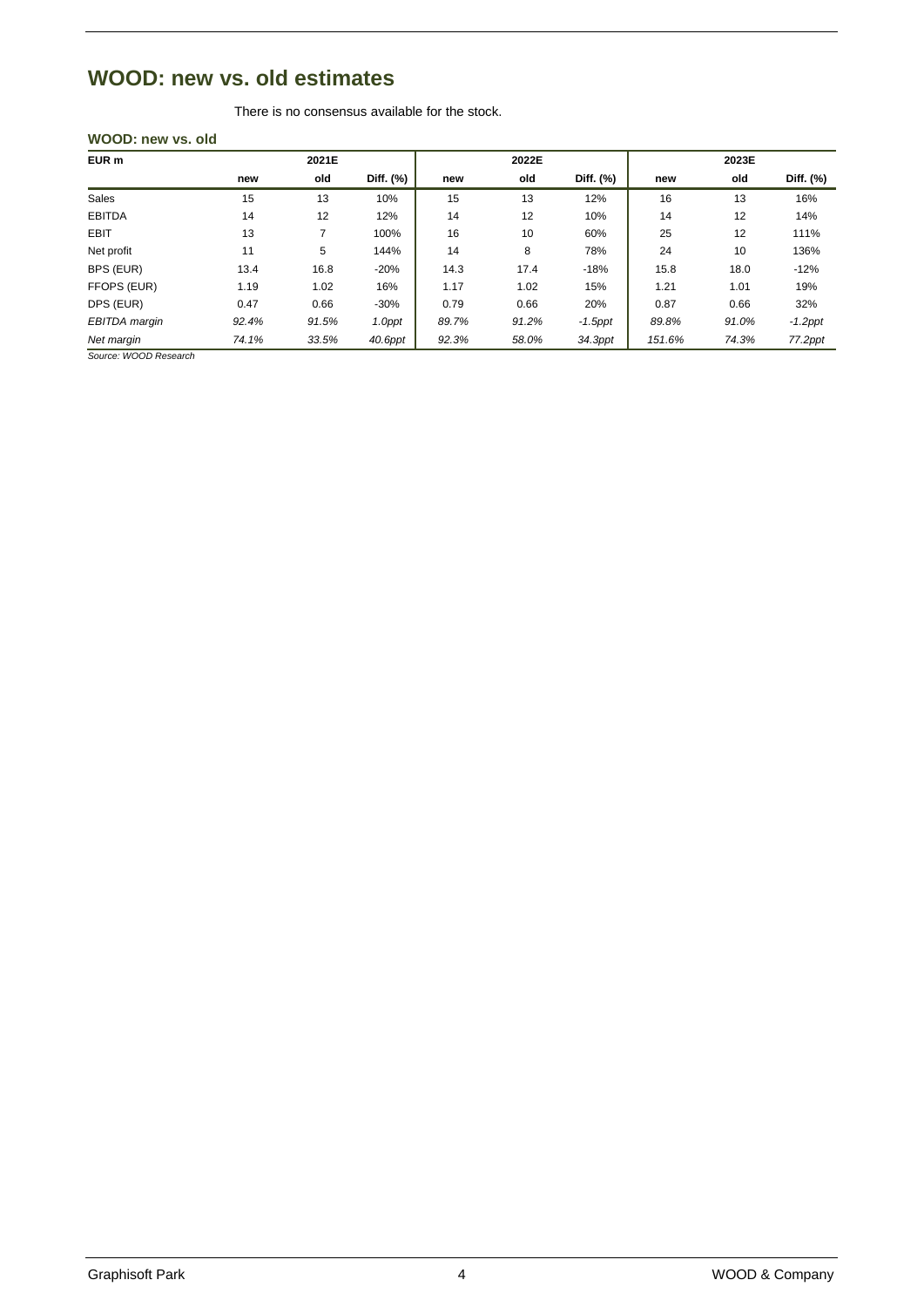### **Graphisoft Park: earnings, dividends, portfolio, leverage and NAV**







■ FFO I (post-tax) ● FFO I (after-tax) ROE



Leverage: net LTV and net debt to EBITDA





■ EBITDA (excl. one-offs and non-cash items) ● EBITDA margin (rhs)



#### ■ DPS (from current year profit) ● Payout ratio (of post-tax FFO I)



EPRA NAV/sh

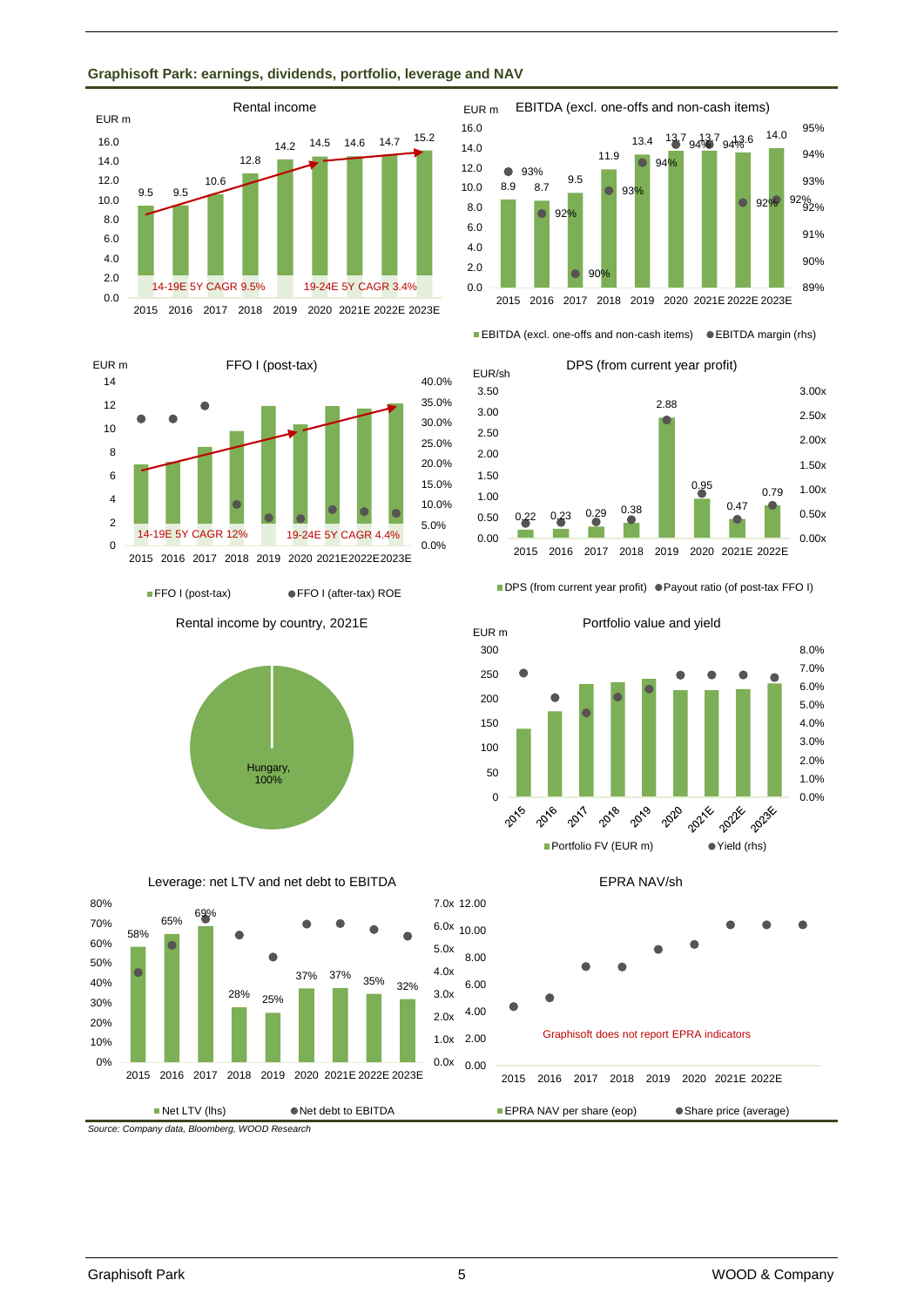### <span id="page-5-0"></span>**Valuation**

We value Graphisoft Park using a combination of a DCF and a peer valuation, where we compare the company to its CEE and European office peers. We use a WACC of around 5.6-5.7% throughout our forecast horizon. We have increased our risk free rate slightly, to reflect the current inflationary environment and the likely trajectory of the policy. Given the limited visibility on the level of dividends, we do not use a DDM in our calculation; however, under our current working assumption of a 150-200% payout from the pro-forma earnings (c.70-75% of the FFO), our DDM would imply a 12M PT of around HUF 4.9k.

#### **Setting our 12M PT at HUF 5,123/share**

| <b>Valuation method</b>       | Weight | Per share (HUF) |
|-------------------------------|--------|-----------------|
| Peer multiples                | 50%    | 4,290           |
| <b>DCF</b>                    | 50%    | 5,957           |
| Weighted average target value |        | 5,123           |
| <b>Current price</b>          |        | 3,820           |
| Upside/(downside)             |        | 34%             |
| Source: WOOD Research         |        |                 |

7.0% 8.0% 9.0%

#### **Graphisoft Park: valuation – COE, WACC, multiples**











Cost of Equity and WACC

2021E 2022E 2023E 2024E 2025E 2026E 2027E 2028E

■ Cost of Equity ● WACC







*Source: Company data, Bloomberg, WOOD Research*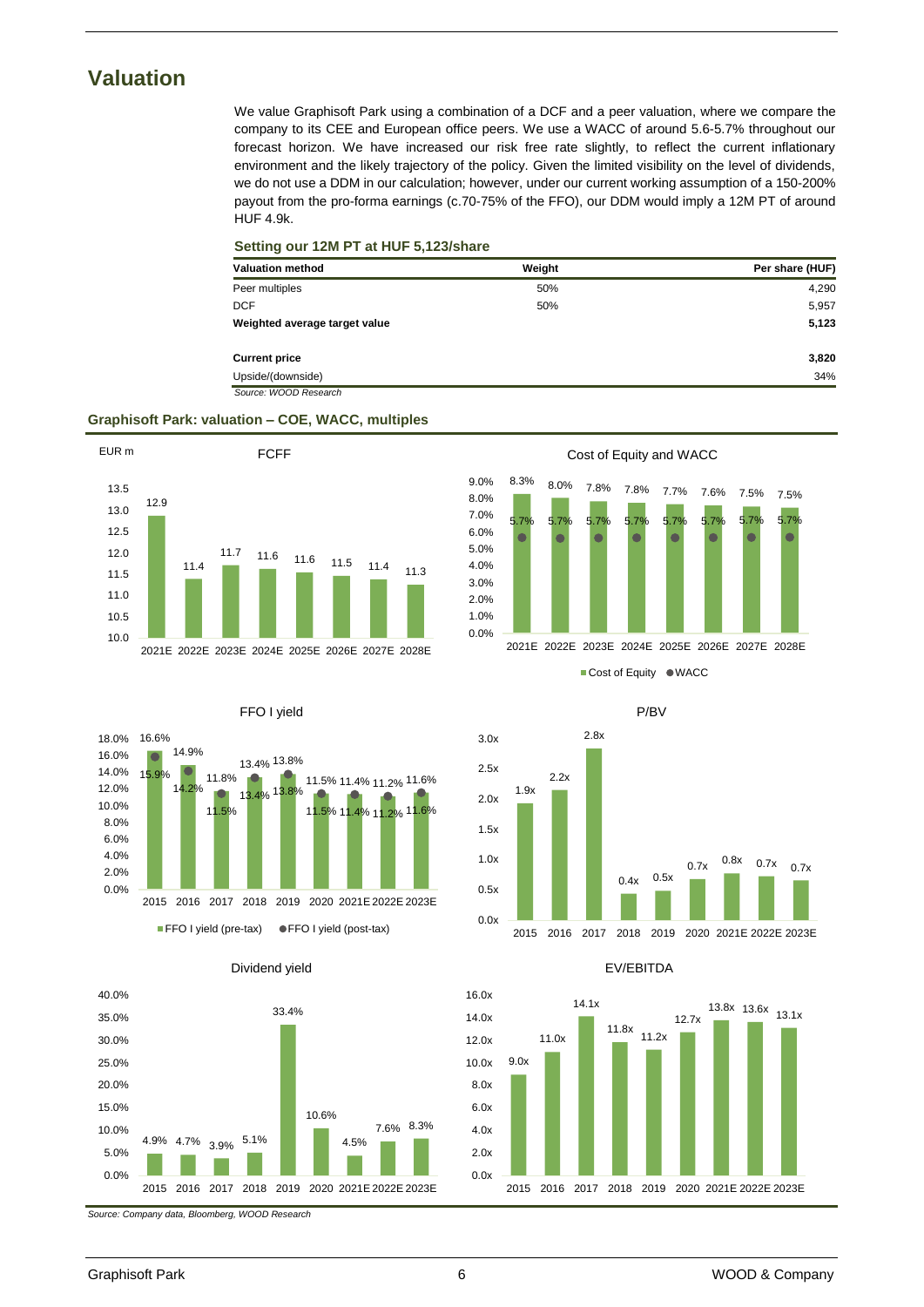### <span id="page-6-0"></span>**Financials**

**P&L, FFO, DPS and rental income by country and sector**

| P&L (EUR m)                                     | 2015           | 2016           | 2017   | 2018   | 2019   | 2020    | 2021E   | 2022E  | 2023E  | 2024E  |
|-------------------------------------------------|----------------|----------------|--------|--------|--------|---------|---------|--------|--------|--------|
| Rental income                                   | 9.5            | 9.5            | 10.6   | 12.8   | 14.2   | 14.5    | 14.6    | 14.7   | 15.2   | 15.2   |
| - net service charges and property expenses     | 0.2            | 0.3            | 0.3    | 0.3    | 0.4    | 0.4     | 0.3     | 0.4    | 0.4    | 0.4    |
| Net rental income                               | 9.7            | 9.8            | 10.9   | 13.1   | 14.7   | 14.9    | 14.9    | 15.1   | 15.6   | 15.6   |
| - income from hotels                            | 0.0            | 0.0            | 0.0    | 0.0    | 0.0    | 0.0     | 0.0     | 0.0    | 0.0    | 0.0    |
| - net operating expenses                        | $-0.9$         | $-1.0$         | $-1.4$ | $-1.3$ | $-1.3$ | $-1.2$  | $-1.1$  | $-1.6$ | $-1.6$ | $-1.6$ |
| EBITDA (excl. one-offs and non-cash items)      | 8.9            | 8.7            | 9.5    | 11.9   | 13.4   | 13.7    | 13.7    | 13.6   | 14.0   | 14.0   |
| - revaluation gain/(loss)                       | $-4.2$         | $-4.2$         | $-4.6$ | 4.7    | 4.3    | $-24.5$ | $-0.6$  | 2.2    | 11.4   | 4.7    |
| - net result from sale of investment properties | 0.0            | 0.0            | 0.0    | 0.0    | 0.0    | 0.0     | 0.0     | 0.0    | 0.0    | 0.0    |
| - result from JVs                               | 0.0            | 0.0            | 0.0    | 0.0    | 0.0    | 0.0     | 0.0     | 0.0    | 0.0    | 0.0    |
| <b>EBIT</b>                                     | 4.7            | 4.6            | 4.9    | 16.5   | 17.6   | $-10.8$ | 13.1    | 15.7   | 25.4   | 18.7   |
| - net interest expense                          | $-1.3$         | $-0.8$         | $-0.8$ | $-1.2$ | $-1.2$ | $-2.0$  | $-1.8$  | $-1.8$ | $-1.8$ | $-1.8$ |
| - other financial income/expense                | 0.2            | 0.0            | $-0.1$ | $-0.2$ | 0.0    | $-1.0$  | $-0.2$  | 0.0    | 0.0    | 0.0    |
| Pre-tax profit                                  | 3.6            | 3.7            | 4.0    | 15.1   | 16.4   | $-13.7$ | 11.1    | 13.9   | 23.6   | 16.9   |
| - current income tax                            | $-0.3$         | $-0.4$         | $-0.2$ | 0.0    | 0.0    | 0.0     | 0.0     | 0.0    | 0.0    | 0.0    |
| - deferred tax charge                           | $-0.2$         | $-0.2$         | 0.6    | 0.0    | 0.0    | 0.0     | 0.0     | 0.0    | 0.0    | 0.0    |
| Net profit                                      | 3.0            | 3.2            | 4.4    | 15.1   | 16.3   | $-13.8$ | 11.0    | 13.9   | 23.6   | 16.9   |
| - minorities                                    | 0.0            | 0.0            | 0.0    | 0.0    | 0.0    | 0.0     | 0.0     | 0.0    | 0.0    | 0.0    |
| - discontinued operations                       | 0.0            | 0.0            | 0.0    | 0.0    | 0.0    | 0.0     | 0.0     | 0.0    | 0.0    | 0.0    |
| Net income                                      | 3.0            | 3.2            | 4.4    | 15.1   | 16.3   | $-13.8$ | 11.0    | 13.9   | 23.6   | 16.9   |
| FFO & DPS (EUR m, unless per sh)                | 2015           | 2016           | 2017   | 2018   | 2019   | 2020    | 2021E   | 2022E  | 2023E  | 2024E  |
| FFO I (pre-tax)                                 | $\overline{7}$ | 8              | 9      | 10     | 12     | 10      | 12      | 12     | 12     | 12     |
| FFO I (post-tax)                                | $\overline{7}$ | $\overline{7}$ | 8      | 10     | 12     | 10      | 12      | 12     | 12     | 12     |
| FFO II                                          | $\overline{7}$ | 7              | 8      | 10     | 12     | 10      | 12      | 12     | 12     | 12     |
| FFO I per share (pre-tax)                       | 0.73           | 0.75           | 0.86   | 0.98   | 1.19   | 1.03    | 1.19    | 1.17   | 1.21   | 1.21   |
| FFO I per share (post-tax)                      | 0.69           | 0.71           | 0.84   | 0.98   | 1.19   | 1.03    | 1.19    | 1.17   | 1.21   | 1.21   |
| FFO II per share                                | 0.69           | 0.71           | 0.84   | 0.98   | 1.19   | 1.03    | 1.19    | 1.17   | 1.21   | 1.21   |
| DPS (from current year profit)                  | 0.22           | 0.23           | 0.29   | 0.38   | 2.88   | 0.95    | 0.47    | 0.79   | 0.87   | 0.86   |
| Payout ratio (of post-tax FFO I)                | 0.31x          | 0.33x          | 0.34x  | 0.38x  | 2.42x  | 0.92x   | 0.39x   | 0.68x  | 0.72x  | 0.71x  |
| <b>Margins and growth</b>                       | 2015           | 2016           | 2017   | 2018   | 2019   | 2020    | 2021E   | 2022E  | 2023E  | 2024E  |
| Net rental income margin                        | 102%           | 103%           | 103%   | 103%   | 103%   | 103%    | 102%    | 103%   | 103%   | 103%   |
| EBITDA margin                                   | 93%            | 92%            | 90%    | 93%    | 94%    | 94%     | 94%     | 92%    | 92%    | 92%    |
| FFO I (pre-tax) margin                          | 77%            | 79%            | 82%    | 77%    | 84%    | 72%     | 82%     | 80%    | 80%    | 80%    |
| FFO I (post-tax) margin                         | 74%            | 76%            | 80%    | 77%    | 84%    | 72%     | 82%     | 80%    | 80%    | 80%    |
| Net rental income growth                        | 12%            | 0%             | 12%    | 21%    | 11%    | 2%      | 0%      | $1\%$  | 3%     | 0%     |
| EBITDA growth                                   | 14%            | $-1%$          | 9%     | 25%    | 12%    | 3%      | 0%      | $-1%$  | 3%     | 0%     |
| Net income growth                               | 52%            | 5%             | 37%    | 245%   | 8%     | $-184%$ | $-180%$ | 27%    | 69%    | -28%   |
| FFO I per sh (pre-tax) growth                   | 18%            | 3%             | 15%    | 14%    | 21%    | $-13%$  | 15%     | $-2%$  | 4%     | 0%     |
| FFO I per sh (post-tax) growth                  | 17%            | 3%             | 18%    | 16%    | 22%    | $-13%$  | 15%     | $-2%$  | 4%     | 0%     |
| FFO II per sh growth                            | 17%            | 3%             | 18%    | 16%    | 22%    | $-13%$  | 15%     | $-2%$  | 4%     | 0%     |
| Rental income per country                       | 2015           | 2016           | 2017   | 2018   | 2019   | 2020    | 2021E   | 2022E  | 2023E  | 2024E  |
| Hungary                                         | 100%           | 100%           | 100%   | 100%   | 100%   | 100%    | 100%    | 100%   | 100%   | 100%   |
| Rental income per sector                        | 2015           | 2016           | 2017   | 2018   | 2019   | 2020    | 2021E   | 2022E  | 2023E  | 2024E  |
| Offices                                         | 100%           | 100%           | 100%   | 100%   | 100%   | 100%    | 100%    | 100%   | 100%   | 100%   |
| Retail                                          | 0%             | 0%             | 0%     | 0%     | 0%     | 0%      | 0%      | 0%     | 0%     | 0%     |
| Logistics                                       | 0%             | $0\%$          | 0%     | 0%     | 0%     | 0%      | $0\%$   | $0\%$  | 0%     | 0%     |
| Mixed use                                       | 0%             | 0%             | 0%     | 0%     | 0%     | 0%      | 0%      | 0%     | 0%     | 0%     |
| Special use                                     | $0\%$          | 0%             | 0%     | 0%     | 0%     | 0%      | 0%      | 0%     | 0%     | 0%     |
| Others                                          | $0\%$          | 0%             | 0%     | 0%     | 0%     | $0\%$   | 0%      | $0\%$  | 0%     | 0%     |

*Source: WOOD Research, company data*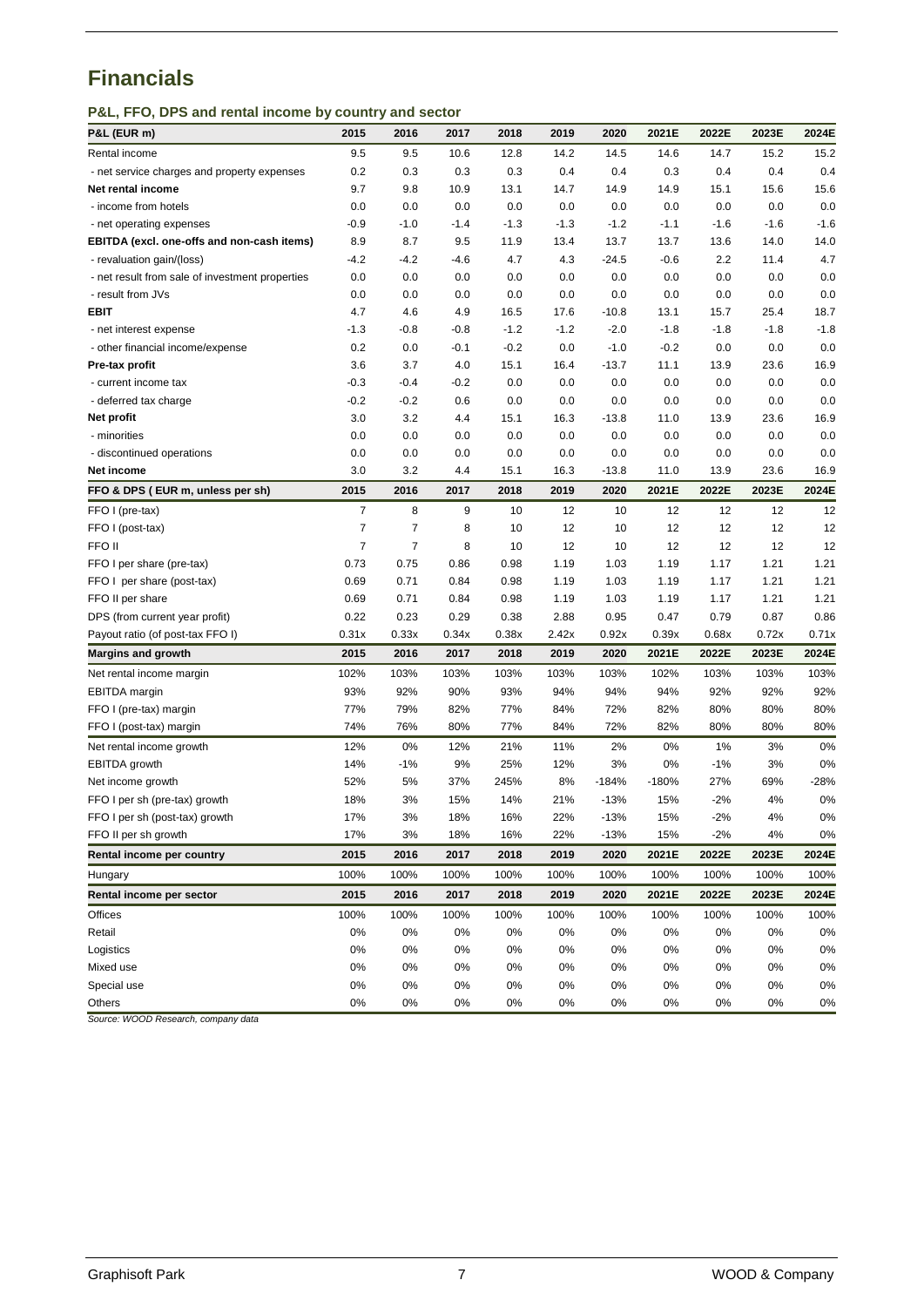#### **Capital structure, cash flow and EPRA indicators**

| Capital structure (EUR m)               | 2015   | 2016    | 2017    | 2018    | 2019   | 2020    | 2021E   | 2022E  | 2023E  | 2024E  |
|-----------------------------------------|--------|---------|---------|---------|--------|---------|---------|--------|--------|--------|
| Total debt                              | 40     | 48      | 64      | 73      | 109    | 100     | 95      | 95     | 95     | 95     |
| Cash                                    | 5      | 3       | 4       | 6       | 46     | 16      | 10      | 15     | 17     | 17     |
| Net debt                                | 35     | 45      | 60      | 67      | 62     | 84      | 84      | 80     | 78     | 77     |
| Equity                                  | 23     | 24      | 26      | 168     | 179    | 133     | 135     | 144    | 160    | 168    |
| Assets                                  | 66     | 80      | 104     | 252     | 299    | 245     | 241     | 250    | 265    | 273    |
| Investment property                     | 60     | 70      | 87      | 240     | 247    | 224     | 225     | 229    | 243    | 250    |
| <b>EBITDA</b>                           | 9      | 9       | 10      | 12      | 13     | 14      | 14      | 14     | 14     | 14     |
| Equity ratio                            | 35%    | 30%     | 25%     | 67%     | 60%    | 54%     | 56%     | 58%    | 60%    | 61%    |
| Gross LTV                               | 66%    | 69%     | 74%     | 30%     | 44%    | 44%     | 42%     | 41%    | 39%    | 38%    |
| Net LTV                                 | 58%    | 65%     | 69%     | 28%     | 25%    | 37%     | 37%     | 35%    | 32%    | 31%    |
| Net debt to EBITDA                      | 4.0x   | 5.2x    | 6.3x    | 5.6x    | 4.7x   | 6.1x    | 6.1x    | 5.9x   | 5.6x   | 5.5x   |
| Gearing (net debt to equity)            | 154%   | 192%    | 231%    | 40%     | 35%    | 63%     | 62%     | 55%    | 49%    | 46%    |
| Cost of debt (incl. hedging)            | n/a    | n/a     | n/a     | n/a     | n/a    | n/a     |         |        |        |        |
| Average debt maturity (years)           | n/a    | n/a     | n/a     | n/a     | n/a    | n/a     |         |        |        |        |
| % of debt fixed or hedged               | n/a    | n/a     | n/a     | n/a     | n/a    | n/a     |         |        |        |        |
| % of unsecured debt                     | n/a    | n/a     | n/a     | n/a     | n/a    | n/a     |         |        |        |        |
| % of unencumbered assets                | n/a    | n/a     | n/a     | n/a     | n/a    | n/a     |         |        |        |        |
| Rating by S&P                           | n/a    | n/a     | n/a     | n/a     | n/a    | n/a     |         |        |        |        |
| Rating by Fitch                         | n/a    | n/a     | n/a     | n/a     | n/a    | n/a     |         |        |        |        |
| Rating by Moody's                       | n/a    | n/a     | n/a     | n/a     | n/a    | n/a     |         |        |        |        |
| Net debt, rel. change, yoy              | $-11%$ | 28%     | 33%     | 11%     | $-7%$  | 35%     | 1%      | -6%    | $-2%$  | $-1%$  |
| Equity, rel. change, yoy                | 2%     | 3%      | 11%     | 543%    | 7%     | -26%    | 2%      | 7%     | 11%    | 5%     |
| Assets, rel. change, yoy                | $-4%$  | 21%     | 30%     | 143%    | 19%    | $-18%$  | $-2%$   | 4%     | 6%     | 3%     |
| Cash Flow (EUR m)                       | 2015   | 2016    | 2017    | 2018    | 2019   | 2020    | 2021E   | 2022E  | 2023E  | 2024E  |
| Profit before tax                       | 3.0    | 3.6     | 4.0     | 15.1    | 16.4   | $-13.7$ | 11.1    | 13.9   | 23.6   | 16.9   |
| <b>CF from Operations (before WC)</b>   | 9.1    | 8.7     | 9.5     | 11.2    | 13.1   | 12.9    | 13.5    | 13.6   | 14.0   | 14.0   |
| WC changes                              | $-0.1$ | $-5.6$  | $-2.0$  | 5.9     | 0.5    | $-1.0$  | $-0.3$  | 0.1    | 0.0    | 0.0    |
| <b>CF from Operations</b>               | 9.0    | 3.1     | 7.5     | 17.1    | 13.5   | 11.8    | 13.1    | 13.7   | 14.0   | 14.0   |
| Adjustment for net interest and taxes   | $-1.6$ | $-1.3$  | $-1.3$  | $-1.3$  | $-1.3$ | $-2.0$  | $-1.8$  | $-1.8$ | $-1.8$ | $-1.8$ |
| <b>Net CF from Operations</b>           | 7.4    | 1.8     | 6.2     | 15.7    | 12.3   | 9.9     | 11.4    | 11.9   | 12.2   | 12.2   |
| <b>CAPEX</b>                            | $-1.2$ | $-11.4$ | $-21.6$ | $-22.0$ | $-3.4$ | $-1.5$  | $-1.0$  | $-2.2$ | $-2.3$ | $-2.4$ |
| Proceeds from disposals                 | 0.0    | 0.0     | 0.1     | 0.1     | 0.0    | 0.0     | 0.0     | 0.0    | 0.0    | 0.0    |
| Others                                  |        |         |         |         |        |         |         |        |        |        |
| <b>Net CF from Investing</b>            | $-1.2$ | $-11.4$ | $-21.5$ | $-21.9$ | $-3.4$ | $-1.4$  | $-1.0$  | $-2.2$ | $-2.3$ | $-2.4$ |
| Proceeds from issuance of share capital |        |         |         |         |        |         |         |        |        |        |
| Acquisition of own shares               | 0.0    | 0.0     | 0.0     | 0.0     | 0.0    | 0.0     | 0.0     | 0.0    | 0.0    | 0.0    |
| Net issue of debt                       | $-4.3$ | 9.7     | 19.4    | 10.8    | 35.7   | $-8.7$  | -5.8    | 0.0    | 0.0    | 0.0    |
| Dividends paid                          | $-2.0$ | $-2.3$  | $-2.5$  | $-3.0$  | $-3.9$ | $-30.3$ | $-10.0$ | $-4.9$ | $-8.3$ | $-9.1$ |
| Others                                  |        |         |         |         |        |         |         |        |        |        |
| <b>Net CF from Financing</b>            | $-6.3$ | 7.4     | 16.9    | 7.8     | 31.7   | $-39.0$ | $-15.8$ | $-4.9$ | $-8.3$ | $-9.1$ |
| Change in cash & equivalents            | $-0.2$ | $-2.2$  | 1.6     | 1.6     | 40.6   | $-30.6$ | $-5.4$  | 4.8    | 1.5    | 0.7    |
| <b>EPRA Indicators (EUR m)</b>          | 2015   | 2016    | 2017    | 2018    | 2019   | 2020    | 2021E   | 2022E  | 2023E  | 2024E  |
| Book Value                              | 23     | 24      | 26      | 168     | 179    | 133     | 135     | 144    | 160    | 168    |
| <b>EPRA NAV</b>                         | n/a    | n/a     | n/a     | n/a     | n/a    | n/a     | n/a     | n/a    | n/a    | n/a    |
| EPRA NNNAV                              | n/a    | n/a     | n/a     | n/a     | n/a    | n/a     | n/a     | n/a    | n/a    | n/a    |
| BV per share (EUR)                      | 2.26   | 2.33    | 2.58    | 16.62   | 17.72  | 13.19   | 13.43   | 14.33  | 15.85  | 16.62  |
| EPRA NAV per share (EUR)                | n/a    | n/a     | n/a     | n/a     | n/a    | n/a     | n/a     | n/a    | n/a    | n/a    |
| EPRA NNNAV per share (EUR)              | n/a    | n/a     | n/a     | n/a     | n/a    | n/a     | n/a     | n/a    | n/a    | n/a    |

*Source: WOOD Research, company data*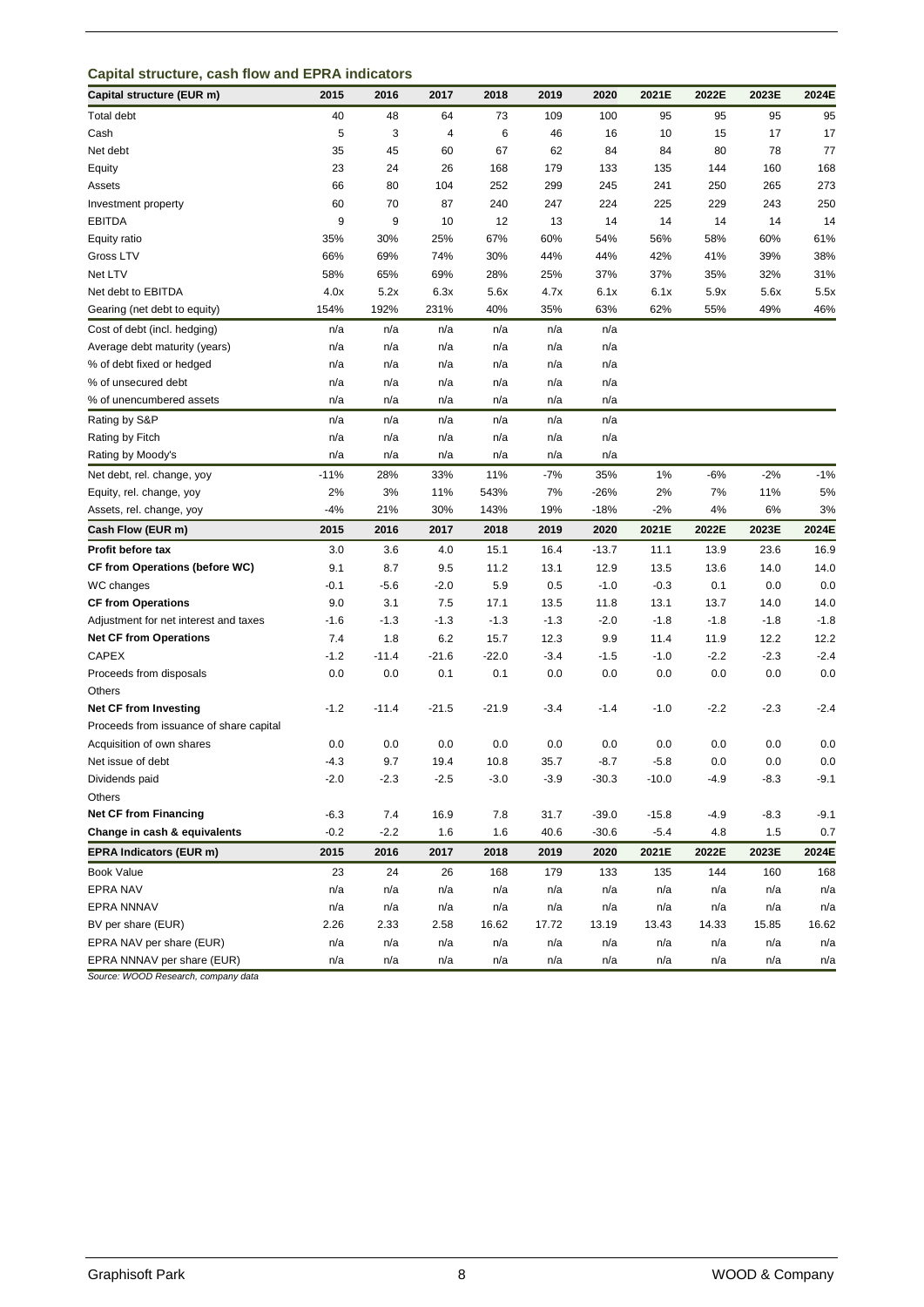| DCF, cost of capital, portfolio, share data and valuation multiples |  |  |  |  |
|---------------------------------------------------------------------|--|--|--|--|
|---------------------------------------------------------------------|--|--|--|--|

| DCF: FCFF reconciliation (EUR m)      | 2021E  | 2022E   | 2023E  | 2024E  | 2025E  | 2026E  | 2027E  | 2028E  | 2029E  | 2030E   |
|---------------------------------------|--------|---------|--------|--------|--------|--------|--------|--------|--------|---------|
| FFO <sub>1</sub>                      | 12.0   | 11.8    | 12.2   | 12.2   | 12.1   | 12.1   | 12.1   | 12.0   | 12.0   | 11.9    |
| + taxes                               | 0.0    | 0.0     | 0.0    | 0.0    | 0.0    | 0.0    | 0.0    | 0.0    | 0.0    | 0.0     |
| + interest costs                      | 1.8    | 1.8     | 1.8    | 1.8    | 1.8    | 1.8    | 1.8    | 1.8    | 1.8    | 1.8     |
| Adj. EBIT                             | 13.9   | 13.6    | 14.0   | 14.0   | 13.9   | 13.9   | 13.9   | 13.8   | 13.8   | 13.8    |
| tax rate                              | 0.2%   | 0.0%    | 0.0%   | 0.0%   | 0.0%   | 0.0%   | 0.0%   | 0.0%   | 0.0%   | 0.00%   |
| <b>NOPLAT</b>                         | 13.8   | 13.6    | 14.0   | 14.0   | 13.9   | 13.9   | 13.9   | 13.8   | 13.8   | 13.8    |
| CAPEX                                 | $-1.0$ | $-2.2$  | $-2.3$ | $-2.4$ | $-2.4$ | $-2.5$ | $-2.5$ | $-2.6$ | $-2.6$ | $-2.6$  |
| WC change                             | 0.0    | 0.0     | 0.1    | 0.0    | 0.0    | 0.0    | 0.0    | 0.0    | 0.0    | 0.0     |
| Proceeds from disposals               | 0.0    | 0.0     | 0.0    | 0.0    | 0.0    | 0.0    | 0.0    | 0.0    | 0.0    | 0.0     |
| <b>FCFF</b>                           | 12.9   | 11.4    | 11.7   | 11.6   | 11.6   | 11.5   | 11.4   | 11.3   | 11.2   | 11.2    |
| DCF: Cost of Equity and WACC          | 2021E  | 2022E   | 2023E  | 2024E  | 2025E  | 2026E  | 2027E  | 2028E  | 2029E  | 2030E   |
| [A] Debt/Capital Ratio                | 41%    | 40%     | 37%    | 36%    | 35%    | 34%    | 33%    | 32%    | 32%    | 31%     |
| [C] Equity/Capital Ratio              | 59%    | 60%     | 63%    | 64%    | 65%    | 66%    | 67%    | 68%    | 68%    | 69%     |
| Marginal Cost of Debt (%)             | 2%     | 2%      | 2%     | 2%     | 2%     | 2%     | 2%     | 2%     | 2%     | 2%      |
| x Marginal Tax Rate (%)               | $0\%$  | $0\%$   | 0%     | 0%     | 0%     | 0%     | 0%     | 0%     | 0%     | 0%      |
| [B] Cost of Debt (post tax)           | 2%     | 2%      | 2%     | 2%     | 2%     | 2%     | 2%     | 2%     | 2%     | 2%      |
| Beta                                  | 1.17   | 1.12    | 1.07   | 1.05   | 1.03   | 1.02   | 1.00   | 0.99   | 0.98   | 0.98    |
| x Equity Risk Premium                 | 5%     | 5%      | 5%     | 5%     | 5%     | 5%     | 5%     | 4%     | 4%     | 4%      |
| + Risk Free Rate                      | 3%     | 3%      | 3%     | 3%     | 3%     | 3%     | 3%     | 3%     | 3%     | 3%      |
| [D] Cost of Equity                    | 8.3%   | 8.0%    | 7.8%   | 7.8%   | 7.7%   | 7.6%   | 7.5%   | 7.5%   | 7.4%   | 7.4%    |
| $[A \times B] + [C \times D] = WACC:$ | 5.7%   | 5.7%    | 5.7%   | 5.7%   | 5.7%   | 5.7%   | 5.7%   | 5.7%   | 5.7%   | 5.7%    |
| <b>Portfolio</b>                      | 2015   | 2016    | 2017   | 2018   | 2019   | 2020   | 2021E  | 2022E  | 2023E  | 2024E   |
| Year-end, m2 ('000)                   | 59     | 59      | 67     | 82     | 82     | 82     | 82     | 82     | 82     | 82      |
| Rented space, m2                      | 58     | 59      | 66     | 78     | 80     | 78     | 78     | 78     | 79     | 79      |
| Occupancy                             | 98.0%  | 100.0%  | 99.0%  | 95.0%  | 97.0%  | 95.0%  | 95.5%  | 95.5%  | 96.5%  | 96.5%   |
| Gross Rental Income (EUR m)           | 9      | 10      | 11     | 13     | 14     | 15     | 15     | 15     | 15     | 15      |
| Value (EUR m)                         | 140    | 175     | 231    | 235    | 242    | 219    | 219    | 221    | 232    | 237     |
| Weighted Average Lease Term (Y)       | n/a    | n/a     | n/a    | n/a    | n/a    | n/a    | n/a    | n/a    | n/a    | n/a     |
| - price / m2, EUR                     | 2375   | 2973    | 3452   | 2867   | 2949   | 2665   | 2666   | 2693   | 2832   | 2890    |
| - average gross rent per m2, EUR      | 13.7   | 13.5    | 13.3   | 13.7   | 14.9   | 15.6   | 15.5   | 15.7   | 16.0   | 16.0    |
| - yield                               | 6.8%   | 5.4%    | 4.6%   | 5.5%   | 5.9%   | 6.7%   | 6.7%   | 6.7%   | 6.5%   | 6.4%    |
| - yield at full occupancy             | 6.9%   | 5.4%    | 4.6%   | 5.7%   | 6.1%   | 7.0%   | 7.0%   | 7.0%   | 6.8%   | 6.6%    |
| Number of shares and share price      | 2015   | 2016    | 2017   | 2018   | 2019   | 2020   | 2021E  | 2022E  | 2023E  | 2024E   |
| Number of shares                      | 10.6   | 10.6    | 10.6   | 10.6   | 10.6   | 10.6   | 10.6   | 10.6   | 10.6   | 10.6    |
| Treasury shares / options             | 2.2    | 4.0     | 4.0    | 4.0    | 4.0    | 4.0    | 4.0    | 4.0    | 4.0    | 4.0     |
| Number of shares outstanding          | 10.1   | 10.1    | 10.1   | 10.1   | 10.1   | 10.1   | 10.1   | 10.1   | 10.1   | 10.1    |
| Average number of shares              | 10.6   | 10.6    | 10.6   | 10.6   | 10.6   | 10.6   | 10.6   | 10.6   | 10.6   | 10.6    |
| Average number of treasury shares     | $1.7$  | 3.1     | 4.0    | $4.0$  | 4.0    | 4.0    | 4.0    | 4.0    | $4.0$  | $4.0\,$ |
| Average number of shares outstanding  | 10.1   | 10.1    | 10.1   | 10.1   | 10.1   | 10.1   | 10.1   | 10.1   | 10.1   | 10.1    |
| Average price/share (EUR)             | 4.4    | $5.0\,$ | 7.3    | 7.3    | 8.6    | 9.0    | 10.4   | 10.4   | 10.4   | 10.4    |
| Lowest price (EUR)                    | 3.4    | 4.5     | 6.1    | 6.9    | 7.2    | 8.0    | 10.4   | 10.4   | 10.4   | 10.4    |
| Highest price (EUR)                   | 4.8    | 6.1     | 8.5    | 7.6    | 11.1   | 10.6   | 10.4   | 10.4   | 10.4   | 10.4    |
| Closing price (EUR)                   | 4.5    | 6.1     | 7.7    | 7.4    | 10.9   | 8.5    | 10.4   | 10.4   | 10.4   | 10.4    |
| Market cap, average (EUR m)           | 44     | 51      | 74     | 74     | 87     | 91     | 105    | 105    | 105    | 105     |
| Market cap, eop (EUR m)               | 46     | 62      | 78     | 74     | 110    | 86     | 105    | 105    | 105    | 105     |
| Profitability and valuation multiples | 2015   | 2016    | 2017   | 2018   | 2019   | 2020   | 2021E  | 2022E  | 2023E  | 2024E   |
| FFO I (pre-tax) ROE                   | 32.5%  | 32.6%   | 35.1%  | 10.2%  | 6.9%   | 6.7%   | 8.9%   | 8.4%   | 8.0%   | 7.4%    |
| FFO I (after-tax) ROE                 | 31.1%  | 31.1%   | 34.3%  | 10.2%  | 6.9%   | 6.7%   | 8.9%   | 8.4%   | 8.0%   | 7.4%    |
| FFO II ROE                            | 31.1%  | 31.1%   | 34.3%  | 10.2%  | 6.9%   | 6.7%   | 8.9%   | 8.4%   | 8.0%   | 7.4%    |
| FFO I (pre-tax) RONAV                 | n/a    | n/a     | n/a    | n/a    | n/a    | n/a    | n/a    | n/a    | n/a    | n/a     |
| FFO I (after-tax) RONAV               | n/a    | n/a     | n/a    | n/a    | n/a    | n/a    | n/a    | n/a    | n/a    | n/a     |
| FFO II RONAV                          | n/a    | n/a     | n/a    | n/a    | n/a    | n/a    | n/a    | n/a    | n/a    | n/a     |
| FFO I yield (pre-tax)                 | 16.6%  | 14.9%   | 11.8%  | 13.4%  | 13.8%  | 11.5%  | 11.4%  | 11.2%  | 11.6%  | 11.6%   |
| FFO I yield (post-tax)                | 15.9%  | 14.2%   | 11.5%  | 13.4%  | 13.8%  | 11.5%  | 11.4%  | 11.2%  | 11.6%  | 11.6%   |
| FFO II yield                          | 15.9%  | 14.2%   | 11.5%  | 13.4%  | 13.8%  | 11.5%  | 11.4%  | 11.2%  | 11.6%  | 11.6%   |
| P/BV                                  | 1.9x   | 2.2x    | 2.8x   | 0.4x   | 0.5x   | 0.7x   | 0.8x   | 0.7x   | 0.7x   | 0.6x    |
| P/EPRA NAV                            | n/a    | n/a     | n/a    | n/a    | n/a    | n/a    | n/a    | n/a    | n/a    | n/a     |
| Dividend yield                        | 4.9%   | 4.7%    | 3.9%   | 5.1%   | 33.4%  | 10.6%  | 4.5%   | 7.6%   | 8.3%   | 8.2%    |
| EV/EBITDA                             | 9.0x   | 11.0x   | 14.1x  | 11.8x  | 11.2x  | 12.7x  | 13.8x  | 13.6x  | 13.1x  | 13.1x   |

*Source: WOOD Research, company data*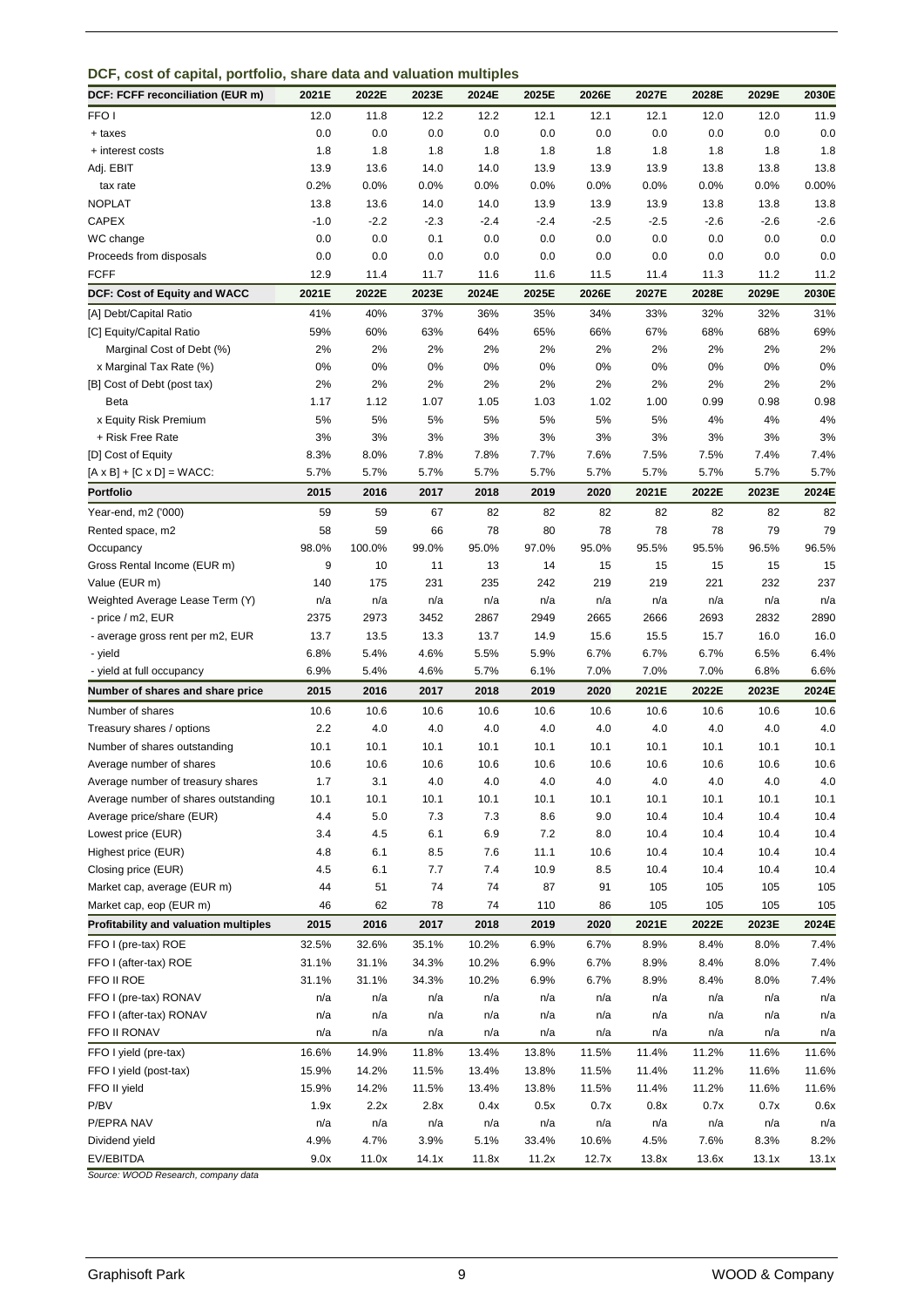## **Important disclosures**

This investment research is published by WOOD & Company Financial Services, a.s. ("WOOD&Co") and/or one of its branches who are authorised and regulated by the Czech National Bank (CNB) as Home State regulator and in Poland by the Polish Financial Supervision Authority (KNF), in Slovakia by the National Bank of Slovakia (NBS), in Italy by the Companies and Stock Exchange Commission (CONSOB) and in the UK by the Financial Conduct Authority (FCA) as Host State regulators.

*This research/commentary was prepared by the assignment of Budapest Stock Exchange Ltd. (registered seat: 1054 Budapest, Szabadság tér 7. Platina torony I. ép. IV. emelet; company registration number: 01-10-044764, hereinafter: BSE) under the agreement which was concluded by and between BSE and WOOD & Company Financial Services, a.s. (registered seat: námstí Republiky 1079/1a, 110 00 Praha 1, Czech Republic; company registration number: 265 03 808, hereinafter: Investment Service Provider).*

BSE shall not be liable for the content of this research/commentary, especially for the accuracy and completeness of the information therein and for the *forecasts and conclusions; the Service Provider shall be solely liable for these. The Service Provider is entitled to all copyrights regarding this research/commentary however BSE is entitled to use and advertise/spread it but BSE shall not modify its content.*

*This research/commentary shall not be qualified as investment advice specified in Point 9 Section 4 (2) of Act No. CXXXVIII of 2007 on Investment Firms and Commodity Dealers and on the Regulations Governing their Activities. Furthermore, this document shall not be qualified as an offer or call to tenders for the purchase, sale or hold of the financial instrument(s) concerned by the research/commentary.*

This investment research was completed on 18/11/2021 at 16:00 CET and disseminated on 19/11/2021 at 07:30 CET.

#### **WOOD&Co's rating and price target history for Graphisoft Park in the preceding 12-month period:**

| Date       | Rating      | Date       | PТ        |
|------------|-------------|------------|-----------|
| 03/12/2019 | <b>HOLD</b> | 03/12/2019 | HUF 5.285 |
| 10/09/2020 | <b>BUY</b>  | 10/09/2020 | HUF 5.237 |
|            |             | 19/11/2021 | HUF 5.123 |

The history of all WOOD&Co's investment research disseminated during the preceeding 12-month period can be accessed via our website at **https://r** 

The meanings of recommendations made in WOOD&Co's investment research are as follows:

**BUY:** The stock is expected to generate total returns of over 15% during the next 12 months as measured by the price target.

**HOLD:** The stock is expected to generate total returns of 0-15% during the next 12 months as measured by the price target.

**SELL:** The stock is expected to generate a negative total return during the next 12 months as measured by the price target.

**RESTRICTED:** Financial forecasts, and/or a rating and/or a price target is restricted from disclosure owing to Compliance or other regulatory/legal considerations such as a blackout period or a conflict of interest.

**NOT RATED**: Suspension of rating after 30 consecutive weekdays where the current price vis-à-vis the price target has been out of the range dictated by the current BUY/HOLD/SELL rating.

**COVERAGE IN TRANSITION**: Due to changes in the Research team, the disclosure of a stock's rating and/or price target and/or financial information are temporarily suspended.

As of the end of the last calendar quarter, the proportion of all WOOD&Co's investment research vis-à-vis the proportion of subject companies that were investment banking clients over the previous 12 months is as follows:

|                                | <b>DIIV</b><br>DU. | <b>HOLD</b>    | <b>SELL</b>           | Restricted | <b>NOT RATED</b> | .<br>∟transition<br>Coverage in |
|--------------------------------|--------------------|----------------|-----------------------|------------|------------------|---------------------------------|
| Eauity<br>Research<br>Coverage | 58%                | 270/<br>70 / ن | 4%                    | 1%         | ii.d             | n.a.                            |
| <b>Clients</b><br>IB           | IO.<br>7٥          | 1%             | $\sim$ $\sim$<br>ii.d | 1%         | 11.d             | n.a.                            |

Any prices of financial instruments quoted in this investment research are taken as of the previous day's market close on the home market unless otherwise stated.

Details of the methodologies used to determine WOOD&Co's price targets and risk assessment related to the achievement of the targets are outlined throughout the most recent substantive report/note on the subject company.

It should be assumed that the risks and valuation methodology presented in daily news or flash notes, and not changing WOOD&Co's estimates or ratings, are as set out in the most recent substantive research report/note on the subject company and can be found on our website at **[https://research.wood.com](https://research.wood.com/)**.

WOOD&Co's policy is to update investment research as it deems appropriate, based on developments in the subject company, sector or market that may have a material impact on the views or opinions stated in the investment research.

#### **WOOD Research Disclosures (as of 19 November 2021)**

| Company                           | <b>Disclosures</b> |
|-----------------------------------|--------------------|
| <b>Alior Bank</b>                 | 5                  |
| Alpha Services and Holdings S.A.  | 1, 2, 3            |
| <b>AmRest</b>                     | 5                  |
| ANY Security Printing Company PLC | 5                  |
| Astarta Holding N.V.              | 4                  |
| <b>Banca Transilvania</b>         | 5                  |
| <b>Bank of Cyprus</b>             | 4                  |
| Benefit Systems S.A.              | 1, 2, 3            |
| <b>BRD</b>                        | 5                  |
| <b>Bucharest Stock Exchange</b>   | 5                  |
| Santander Bank Polska             | 5                  |
| ccc                               | 5                  |
| <b>CD Projekt</b>                 | 5                  |
| Ceska zbrojovka Group             | 1, 2, 3            |
| CEZ                               | 5                  |
| <b>CME</b>                        | 5                  |
| <b>Dino</b>                       | 5                  |
| <b>DO&amp;CO</b>                  | 5                  |
| Electrica                         | 5                  |
| <b>Erste Group Bank</b>           | 5                  |
| Eurobank                          | 4                  |
| Eurocash                          | 4, 5               |
| Fortuna                           | 5                  |
| <b>Fondul Proprietatea</b>        | 1, 2, 3, 4, 5      |
| <b>Graphisoft Park</b>            | 5                  |
| <b>ING BSK</b>                    | 5                  |
| Kazatomprom                       | 5                  |
| Kernel                            | 5                  |
| Kety                              | 5                  |
| <b>KGHM</b>                       | 5                  |
| Kofola CS                         | 5                  |
| Komercni                          | 4, 5               |
| Kruk                              | 5                  |
| Lotos                             | 5                  |
| MedLife                           | 4                  |
| <b>MONETA Money Bank</b>          | 5                  |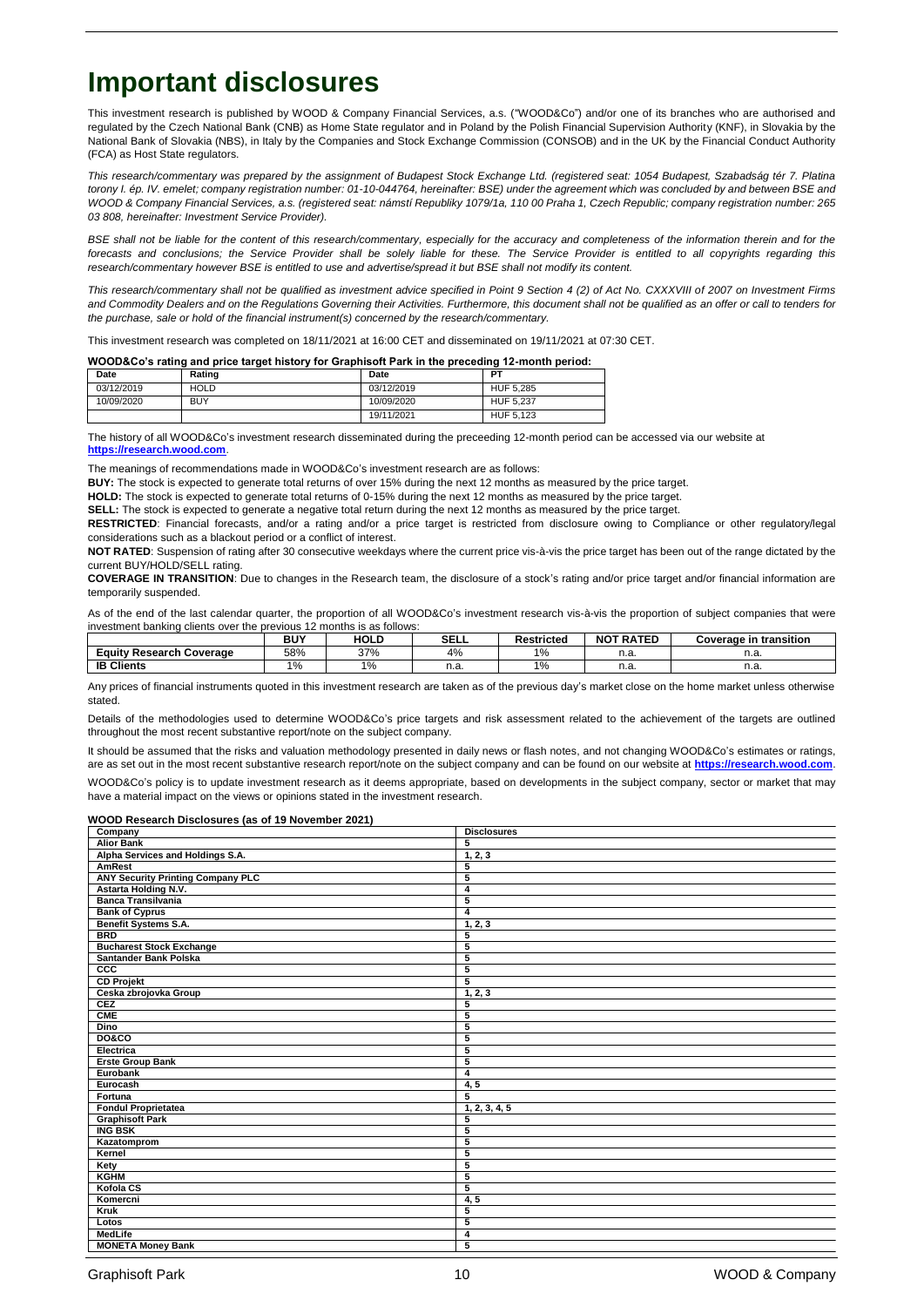| <b>02 Czech Republic</b>        | 1, 4, 5 |
|---------------------------------|---------|
| <b>OMV Petrom</b>               | 3, 5    |
| Orange PL                       | 5       |
| Piraeus Financial Holdings S.A. | 1, 2, 3 |
| Pekao                           | 4, 5    |
| PGE                             | 5       |
| <b>PGNIG</b>                    | 5       |
| <b>Philip Morris CR</b>         | 5       |
| <b>PKN Orlen</b>                | 5       |
| <b>PKO BP</b>                   | 4, 5    |
| PZU                             | 4, 5    |
| Romgaz                          | 5       |
| Santander Bank Polska           | 5       |
| Shoper                          | 1, 2, 3 |
| Siauliu Bankas                  | 1, 2, 4 |
| <b>Tauron</b>                   | 5       |
| <b>TBC Bank</b>                 | 3       |
| <b>Ten Square Games</b>         | 3       |
| Transelectrica                  | 5       |
| Transgaz                        | 5       |
| <b>Warsaw Stock Exchange</b>    | 5       |

#### **# Description**

1 The company currently is, or in the past 12 months was, a client of WOOD&Co or any of its affiliates for the provision of corporate finance/investment banking services.

- 2 In the past 12 months, WOOD&Co or any of its affiliates have received compensation for corporate finance/investment banking services from the company
- 3 In the past 12 months, WOOD&Co or any of its affiliates have been lead manager or co-lead manager of a publicly disclosed offer of the company's financial instruments.

4 In the past 12 months, WOOD&Co or any of its affilates have acted as broker to the company

5 WOOD&Co or any of its affiliates are market maker(s) or liquidity provider(s) in relation to financial instruments of the company.

6 In the past 12 months, WOOD&Co or any of its affiliates have provided to the company any services set out in Sections A and B or Annex I to the Directive 2014/65/EU of the European Parliament and of the Council, other than services listed under points 1, 3, 4 or 5 above, or received compensation for such services from the company.

7 The authoring analyst or any individual involved in the preparation of this investment research have purchased/received shares in the company prior to a public offering of those shares; and the price at which they were acquired along with the date of acquisition are disclosed above.

8 The authoring analyst or any individual involved in the preparation of this investment research has a direct ownership position in securities issued by the company.

- 9 A partner, director, officer, employee or agent of WOOD&Co and its affiliates, or a member of his/her household, is an officer, or director, or serves as an advisor or board member of the company.
- 10 WOOD&Co or its affiliates hold a net long or short position exceeding the threshold of 0,5% of the total issued share capital of the company, calculated in accordance with Artcle3 of Regulation (EU) No 236/2012 and with Chapters III and IV of Commission Delegated Regulation (EU) No 918/2012.
- 11 The company owns more than 5% of the total issued share capital in WOOD&Co or any of its affiliates.

The authoring analysts who are responsible for the preparation of this investment research have received (or will receive) compensation based upon (among other factors) the overall profits of WOOD&Co, which includes corporate finance/investment banking, sales and trading and principal trading revenues. However, such authoring analysts have not received, and will not receive, compensation that is directly based upon or linked to one or more specific activities, or to recommendations contained in the investment research. One factor in equity research analyst compensation is arranging corporate access events/meetings between institutional clients and the management teams of covered companies (with the company management being more likely to participate when the analyst has a positive view of the company).

WOOD&Co and its affiliates may have a corporate finance/investment banking or other relationship with the company that is the subject of this investment research and may trade in any of the designated investments mentioned herein either for their own account or the accounts of their clients, in good faith or in the normal course of market making. Accordingly, WOOD&Co or their affiliates, principals or employees (other than the authoring analyst(s) who prepared this investment research) may at any time have a long or short position in any such designated investments, related designated investments or in options, futures or other derivative instruments based thereon.

WOOD&Co manages conflicts of interest arising as a result of preparation and publication of research through its use of internal databases, notifications by the relevant employees and Chinese Walls as monitored by Compliance. For further details, please see our website at **https://www.wood.cz/mifid-information/**.

The information contained in this investment research has been compiled by WOOD&Co from sources believed to be reliable, but (with the exception of the information about WOOD&Co) no representation or warranty, express or implied, is made by WOOD&Co, its affiliates or any other person as to its fairness, accuracy, completeness or correctness. WOOD&Co has not independently verified the facts, assumptions, and estimates contained herein. All estimates, opinions and other information contained in this investment research constitute WOOD&Co' judgement as of the date of this investment research, are subject to change without notice and are provided in good faith but without legal responsibility or liability.

WOOD&Co salespeople, traders, and other professionals may provide oral or written market commentary or trading strategies to our clients and our proprietary trading desk that reflect opinions that are contrary to the opinions expressed in this investment research. WOOD&Co's affiliates, proprietary trading desk and investing businesses may make investment decisions that are inconsistent with the recommendations or views expressed in this investment research.

This investment research is provided for information purposes only and does not constitute or form part of an offer or invitation or solicitation to engage in investment activity or to buy or sell any designated investments discussed herein in any jurisdiction. As a result, the designated investments discussed in this investment research may not be eligible for offer or sale in some jurisdictions. This investment research is not, and under no circumstances should be construed as, a solicitation to act as a securities broker or dealer in any jurisdiction by any person or company that is not legally permitted to carry on the business of a securities broker or dealer in that jurisdiction.

This investment research is prepared for general circulation to WOOD&Co's clients and does not have regard to the investment objectives, financial situation or particular needs of any particular person. Investors should consider this report as only a single factor in making their investment decision and obtain advice based on their own individual circumstances before making an investment decision. To the fullest extent permitted by law, none of WOOD&Co, its affiliates or any other person accepts any liability whatsoever for any direct or consequential loss arising from or in connection with the use of this investment research.

#### **For United Kingdom or EU Residents:**

This investment research is only for persons who are eligible counterparties or professional clients within the meaning of Directive 2014/65/EU of the European Parliament and of the Council of 15 May 2014 on markets in financial instruments and amending Directive 2002/92/EC and Directive 2011/61/EU and is exempt from the general restrictions in section 21 of the Financial Services and Markets Act 2000 (or any analogous legislation) on the communication of invitations or inducements to engage in investment activity on the grounds that it is being distributed in the United Kingdom only to persons of a kind described in Article 19(5) (Investment Professionals) and 49(2) (High Net Worth companies, unincorporated associations, etc.) of the Financial Services and Markets Act 2000 (Financial Promotion) Order 2005 (as amended). It is not intended to be distributed or passed on, directly or indirectly, to any other class of persons. This material is not for distribution in the United Kingdom or Europe to retail clients, as defined under the rules of the Financial Conduct Authority.

#### **For United States Residents:**

This investment research distributed in the United States by WOOD&Co, and in certain instances by Brasil Plural Securities LLC ("Brasil Plural"), a U.S. registered broker dealer, only to "major U.S. institutional investors", as defined under Rule 15a-6 promulgated under the U.S. Securities Exchange Act of 1934, as amended, and as interpreted by the staff of the U.S. Securities and Exchange Commission ("SEC"). This investment research is not intended for use by any person or entity that is not a major U.S. institutional investor. If you have received a copy of this research and are not a major U.S. institutional investor, you are instructed not to read, rely on or reproduce the contents hereof, and to destroy this research or return it to WOOD&Co or to Brasil Plural. Analyst(s) preparing this report are employees of WOOD&Co who are resident outside the United States and are not associated persons or employees of any U.S. registered broker-dealer. Therefore the analyst(s) are not be subject to Rule 2711 of the Financial Industry Regulatory Authority ("FINRA") or to Regulation AC adopted by SEC which, among other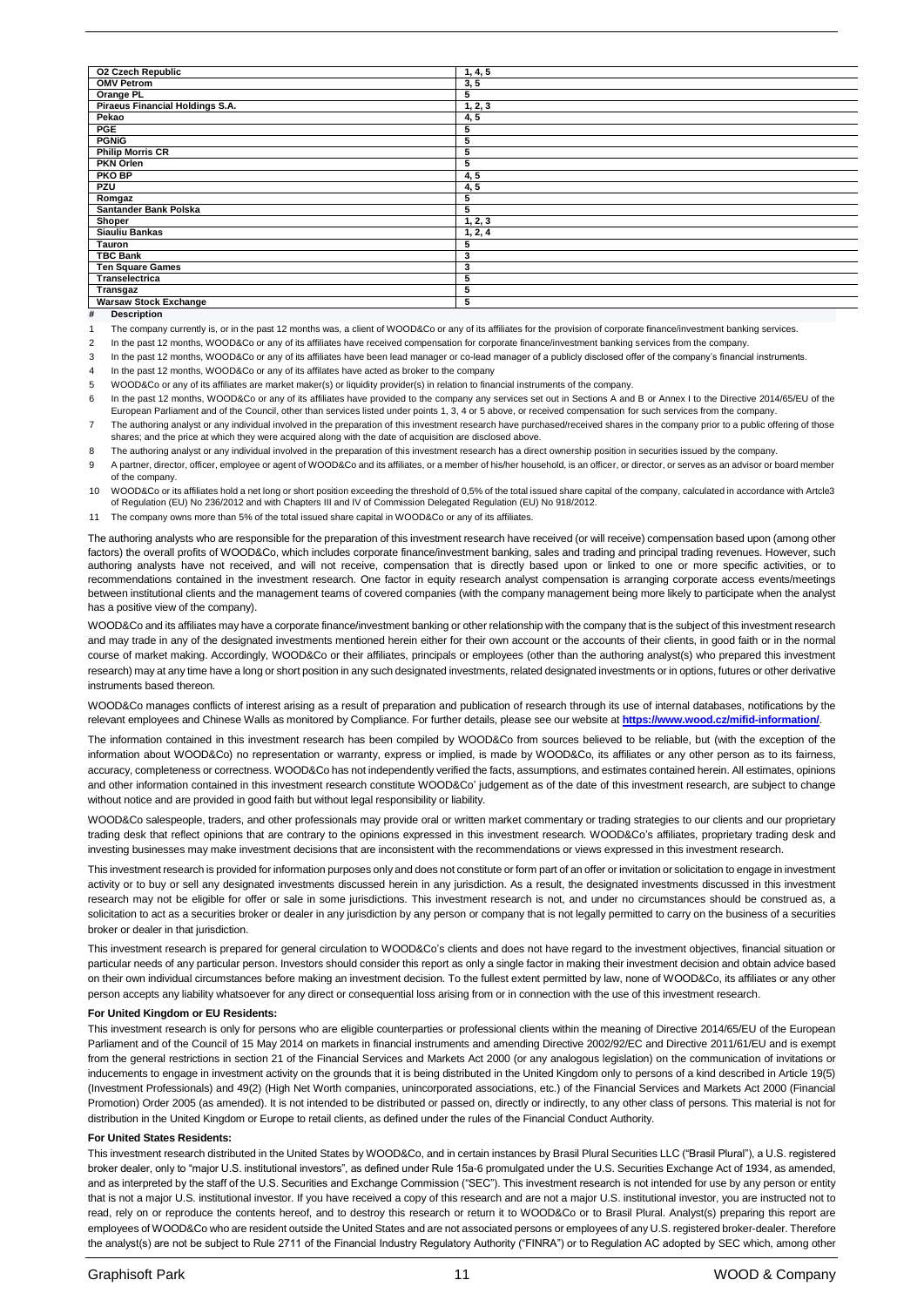things, restrict communications with a subject company, public appearances and personal trading in securities by a research analyst. Any major U.S. Institutional investor wishing to effect transactions in any securities referred to herein or options thereon should do so by contacting a representative of Brasil Plural. Brasil Plural is a broker-dealer registered with the SEC and a member of FINRA and the Securities Investor Protection Corporation. Its address is 545 Madison Avenue, 8th Floor, New York, NY 10022 and its telephone number is 212-388-5613. WOOD&Co is not affiliated with Brasil Plural or any other U.S. registered broker-dealer.

The views and sentiments expressed in this investment research and any findings thereof accurately reflect the analyst's truthful views about the subject securities and or issuers discussed herein.